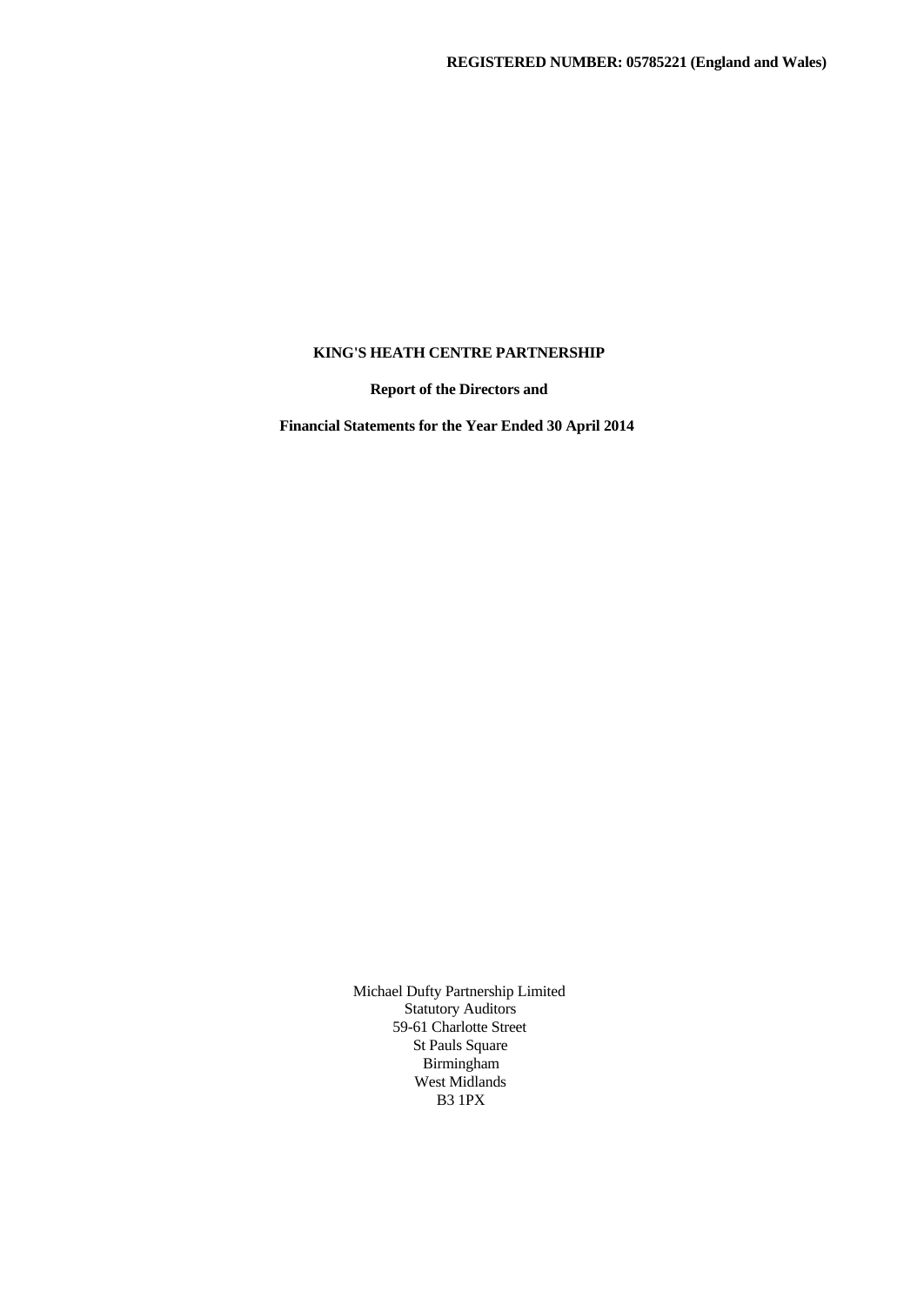**Contents of the Financial Statements for the Year Ended 30 April 2014**

|                                           | Page           |  |
|-------------------------------------------|----------------|--|
| <b>Company Information</b>                | 1              |  |
| <b>Report of the Directors</b>            | 2              |  |
| <b>Report of the Independent Auditors</b> | $\overline{4}$ |  |
| <b>Profit and Loss Account</b>            | 6              |  |
| <b>Balance Sheet</b>                      | 7              |  |
| <b>Notes to the Financial Statements</b>  | 8              |  |
| <b>Profit and Loss Account</b>            | 10             |  |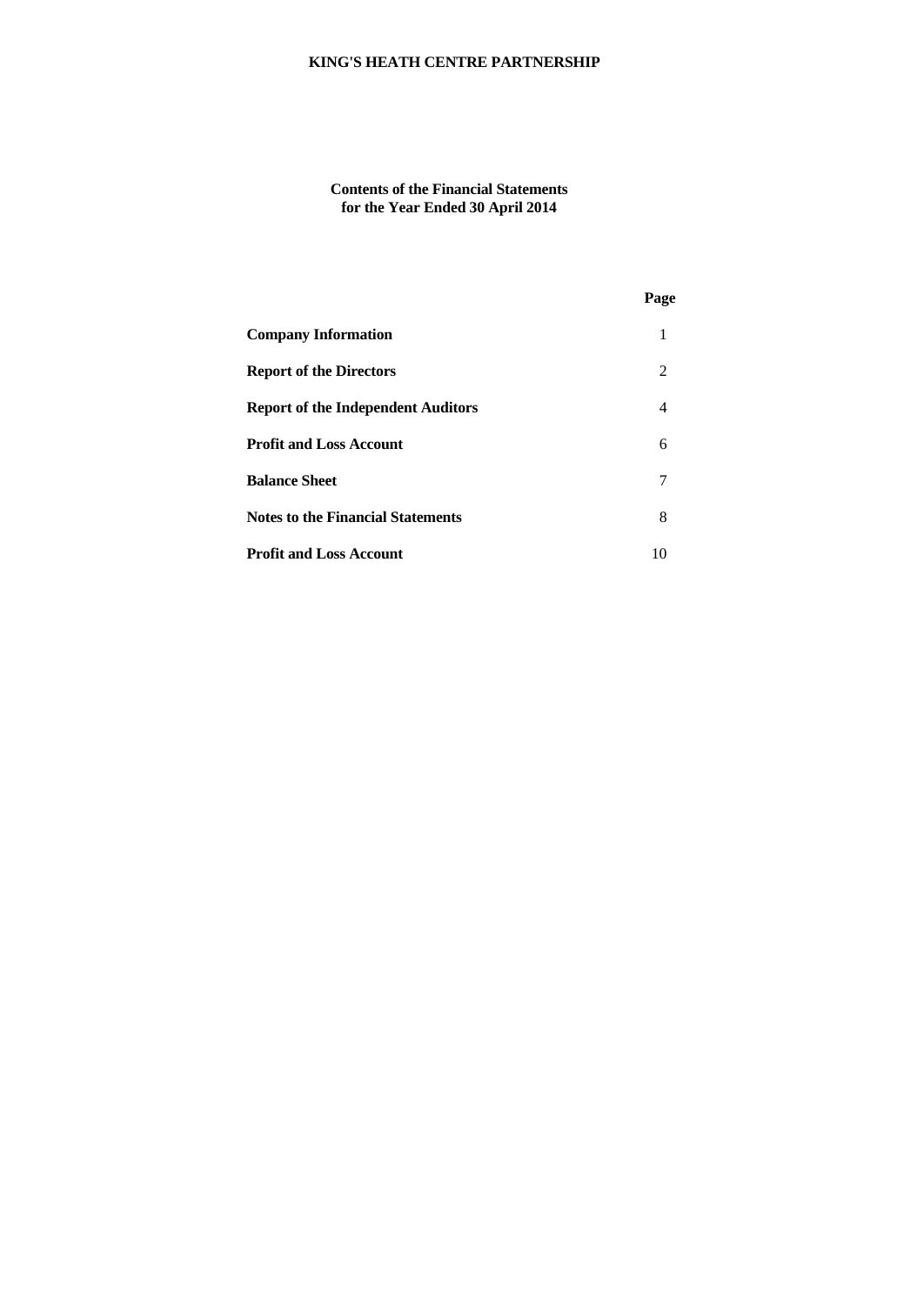# **Company Information for the Year Ended 30 April 2014**

## **DIRECTORS:** S T Hems

B L Miles P Osman N A Summerfield Ms H R A Jones D G Darby Miss C Timothy Reverend G P Wigley Councillor E Hendricks Councillor L S Trickett G G Baines Ms H Berry S Constantine C R Dickinson A Edwards J Jaffa C J O'Neill R D Prew Ms K H Stone

# **SECRETARY:** Ms K Goodall

# **REGISTERED OFFICE:** 1A Station Road

Kings Heath Birmingham West Midlands B14 7SR

**REGISTERED NUMBER:** 05785221 (England and Wales)

**AUDITORS:** Michael Dufty Partnership Limited Statutory Auditors 59-61 Charlotte Street St Pauls Square Birmingham West Midlands B3 1PX

Page 1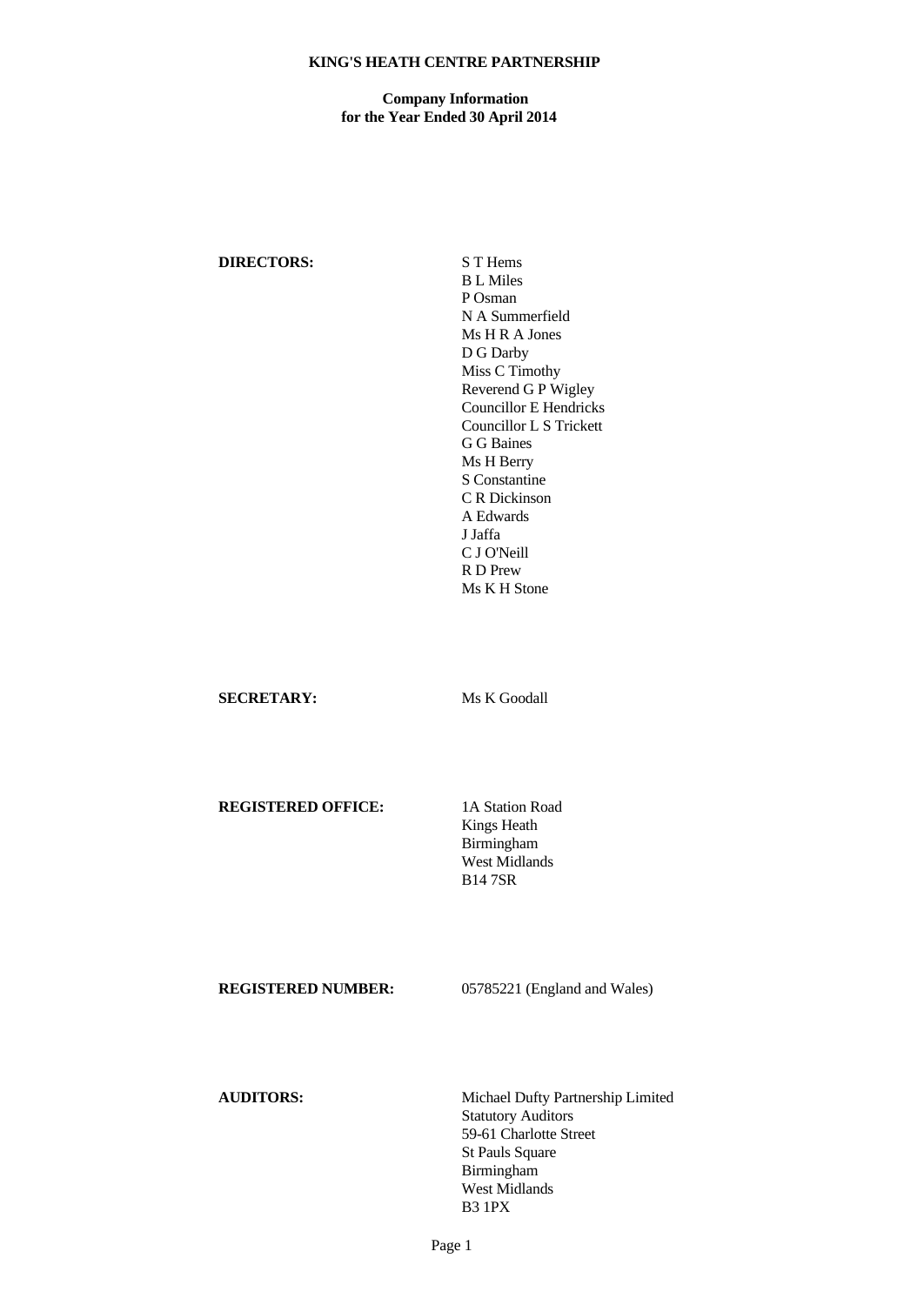## **Report of the Directors for the Year Ended 30 April 2014**

The directors present their report with the financial statements of the company for the year ended 30 April 2014.

# **DIRECTORS**

The directors shown below have held office during the whole of the period from 1 May 2013 to the date of this report.

S T Hems B L Miles P Osman N A Summerfield Ms H R A Jones D G Darby Miss C Timothy Reverend G P Wigley Councillor E Hendricks Councillor L S Trickett

Other changes in directors holding office are as follows:

Mrs C C Edwards (Deceased) - deceased 9 May 2013 Ms R Trudgon - resigned 9 January 2014 Mrs J M Price - resigned 3 September 2013 S Wong - resigned 3 September 2013 G G Baines - appointed 27 November 2013 Ms H Berry - appointed 27 November 2013 S Constantine - appointed 27 November 2013 C R Dickinson - appointed 27 November 2013 A Edwards - appointed 27 November 2013 J Jaffa - appointed 27 November 2013 C J O'Neill - appointed 27 November 2013 R D Prew - appointed 27 November 2013 Ms K H Stone - appointed 27 November 2013

# **STATEMENT OF DIRECTORS' RESPONSIBILITIES**

The directors are responsible for preparing the Report of the Directors and the financial statements in accordance with applicable law and regulations.

Company law requires the directors to prepare financial statements for each financial year. Under that law the directors have elected to prepare the financial statements in accordance with United Kingdom Generally Accepted Accounting Practice (United Kingdom Accounting Standards and applicable law). Under company law the directors must not approve the financial statements unless they are satisfied that they give a true and fair view of the state of affairs of the company and of the profit or loss of the company for that period. In preparing these financial statements, the directors The required to:<br>
- select suitable accounting policies and then apply them consistently;<br>
- make judgements and accounting estimates that are reasonable and prudent;<br>
- prepare the financial statements on the going concer

- 
- 
- continue in business.

The directors are responsible for keeping adequate accounting records that are sufficient to show and explain the company's transactions and disclose with reasonable accuracy at any time the financial position of the company and enable them to ensure that the financial statements comply with the Companies Act 2006. They are also responsible for safeguarding the assets of the company and hence for taking reasonable steps for the prevention and detection of fraud and other irregularities.

#### **STATEMENT AS TO DISCLOSURE OF INFORMATION TO AUDITORS**

So far as the directors are aware, there is no relevant audit information (as defined by Section 418 of the Companies Act 2006) of which the company's auditors are unaware, and each director has taken all the steps that he or she ought to have taken as a director in order to make himself or herself aware of any relevant audit information and to establish that the company's auditors are aware of that information.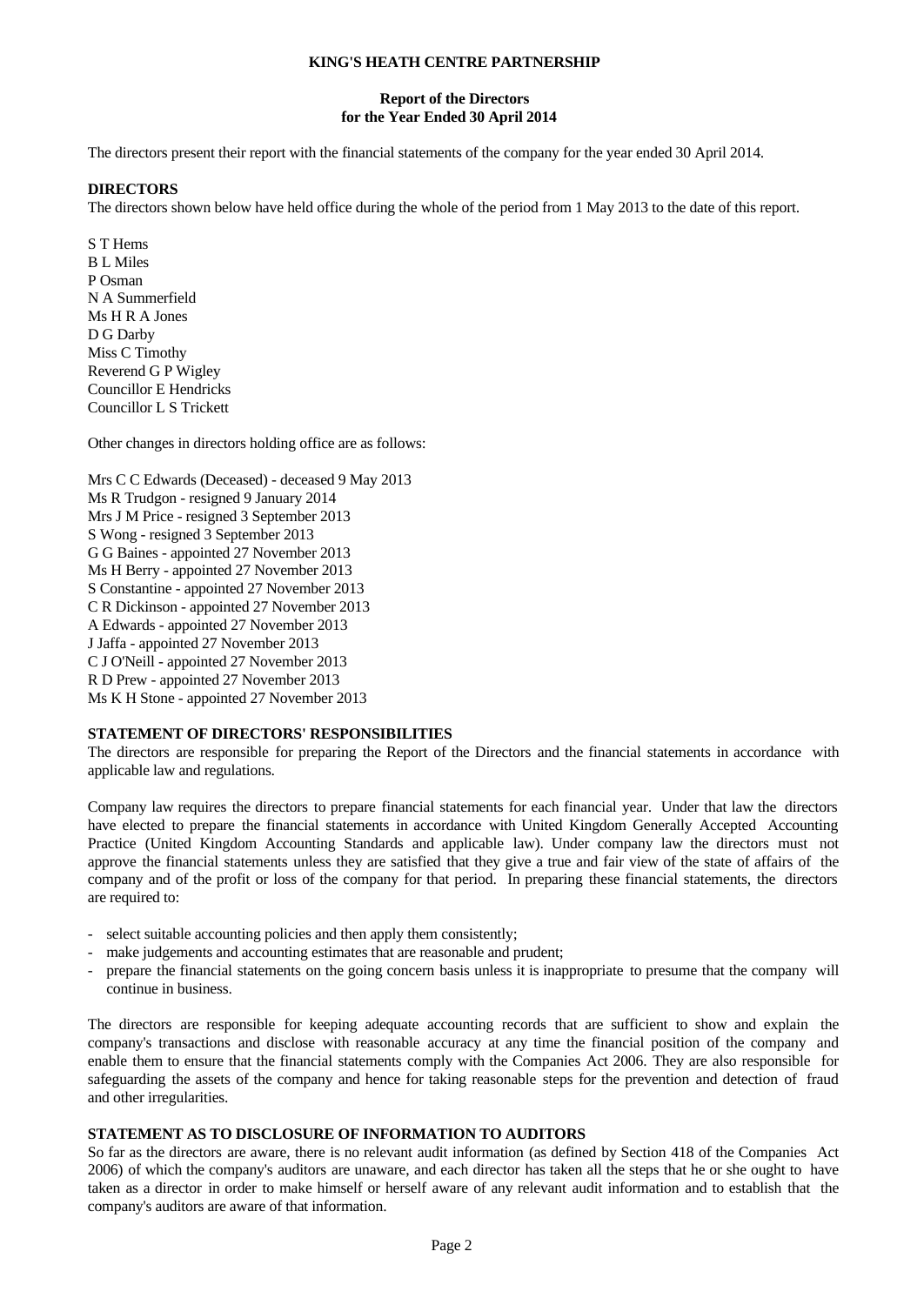# **Report of the Directors for the Year Ended 30 April 2014**

# **AUDITORS**

The auditors, Michael Dufty Partnership Limited, will be proposed for re-appointment at the forthcoming Annual General Meeting.

This report has been prepared in accordance with the special provisions of Part 15 of the Companies Act 2006 relating to small companies.

# **ON BEHALF OF THE BOARD:**

N A Summerfield - Director

26 September 2014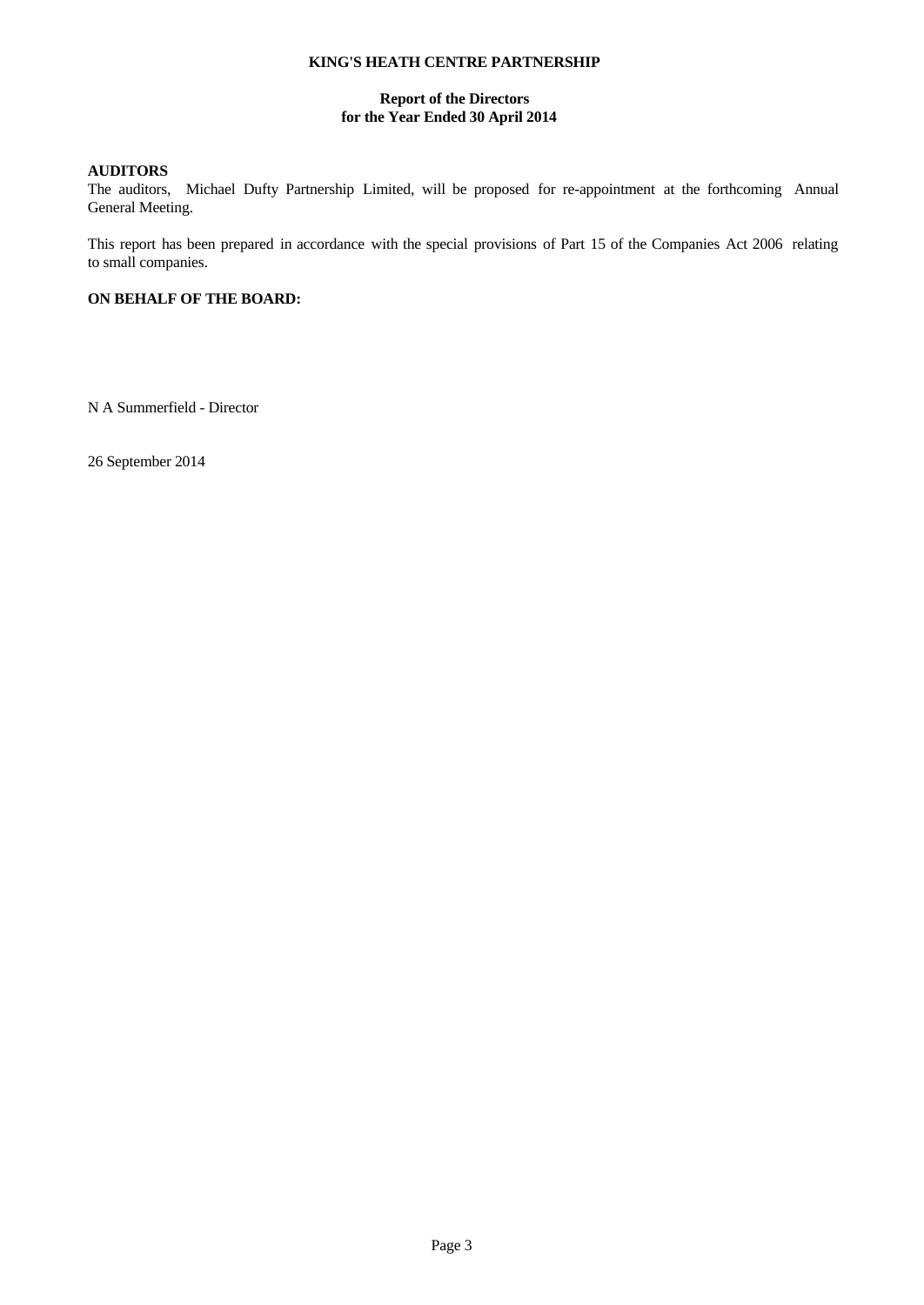## **Report of the Independent Auditors to the Members of King's Heath Centre Partnership**

We have audited the financial statements of King's Heath Centre Partnership for the year ended 30 April 2014 on pages six to nine. The financial reporting framework that has been applied in their preparation is applicable law and the Financial Reporting Standard for Smaller Entities (effective April 2008) (United Kingdom Generally Accepted Accounting Practice applicable to Smaller Entities).

This report is made solely to the company's members, as a body, in accordance with Chapter 3 of Part 16 of the Companies Act 2006. Our audit work has been undertaken so that we might state to the company's members those matters we are required to state to them in a Report of the Auditors and for no other purpose. To the fullest extent permitted by law, we do notaccept or assume responsibility to anyone other than the company and the company's members as a body, for our audit work, for this report, or for the opinions we have formed.

# **Respective responsibilities of directors and auditors**

As explained more fully in the Statement of Directors' Responsibilities set out on page two, the directors are responsible for the preparation of the financial statements and for being satisfied that they give a true and fair view. Our responsibility is to audit and express an opinion on the financial statements in accordance with applicable law and International Standards on Auditing (UK and Ireland). Those standards require us to comply with the Auditing Practices Board's (APB's) Ethical Standards for Auditors, including "APB Ethical Standard - Provisions Available for Small Entities (Revised)", in the circumstances set out in note eight to the financial statements.

#### **Scope of the audit of the financial statements**

An audit involves obtaining evidence about the amounts and disclosures in the financial statements sufficient to give reasonable assurance that the financial statements are free from material misstatement, whether caused by fraud or error. This includes an assessment of: whether the accounting policies are appropriate to the company's circumstances and have been consistently applied and adequately disclosed; the reasonableness of significant accounting estimates made by the directors; and the overall presentation of the financial statements. In addition, we read all the financial and non-financial information in the Report of the Directors to identify material inconsistencies with the audited financial statements and to identify any information that is apparently materially incorrect based on, or materially inconsistent with, the knowledge acquired by us in the course of performing the audit. If we become aware of any apparent material misstatements or inconsistencies we consider the implications for our report.

# **Opinion on financial statements**

- In our opinion the financial statements:<br>- give a true and fair view of the state of the company's affairs as at 30 April 2014 and of its profit for the year then ended;<br>have been properly prepared in accordance with United Kingdom Generally Accepted Accounting Practice
- applicable to Smaller Entities; and have been prepared in accordance with the requirements of the Companies Act 2006.
- 

#### **Opinion on other matter prescribed by the Companies Act 2006**

In our opinion the information given in the Report of the Directors for the financial year for which the financial statements are prepared is consistent with the financial statements.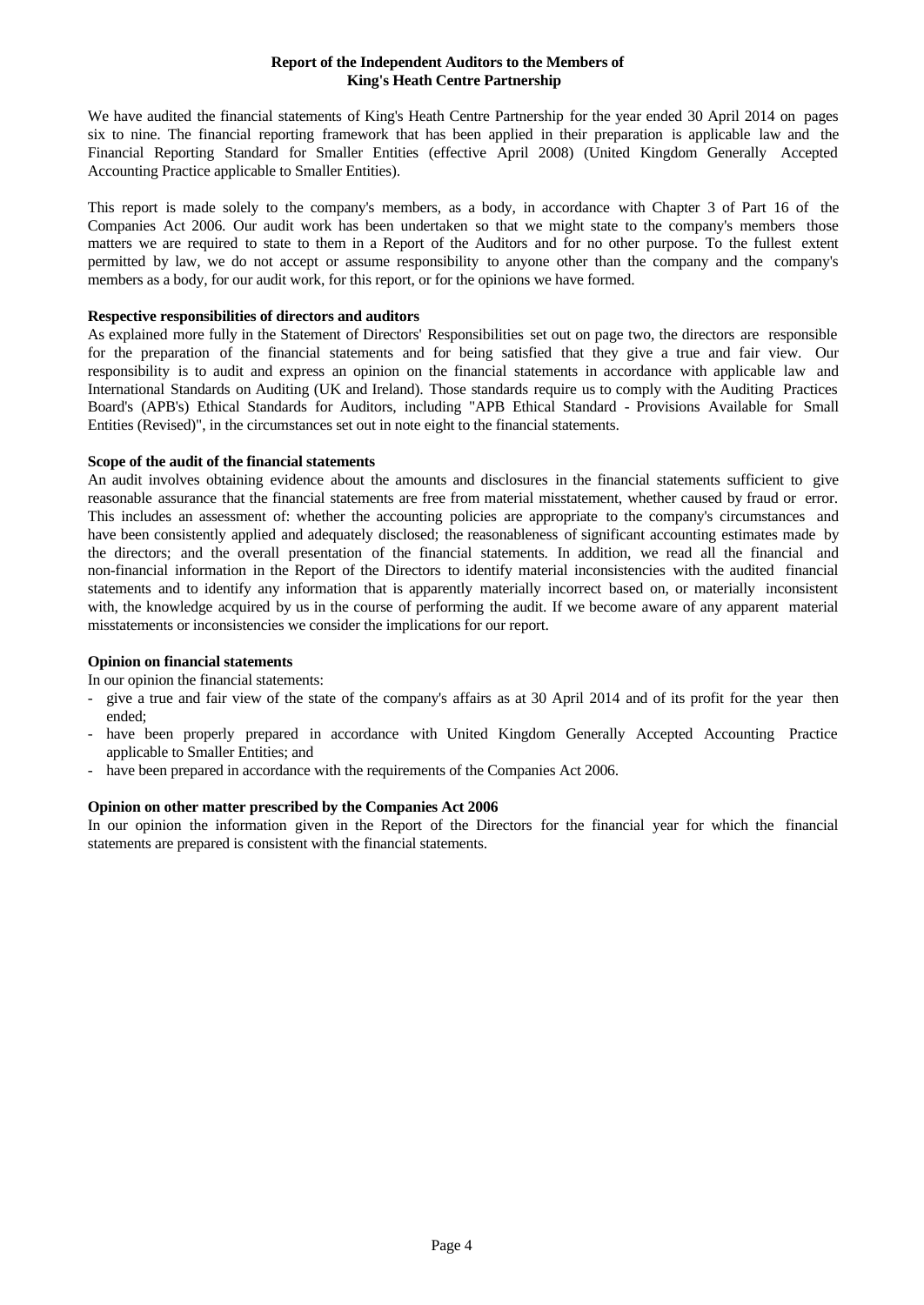#### **Report of the Independent Auditors to the Members of King's Heath Centre Partnership**

# **Matters on which we are required to report by exception**

We have nothing to report in respect of the following matters where the Companies Act 2006 requires us to report to you

- if, in our opinion:<br>- adequate accounting records have not been kept, or returns adequate for our audit have not been received from
- 
- 
- 
- branches not visited by us; or<br>the financial statements are not in agreement with the accounting records and returns; or<br>certain disclosures of directors' remuneration specified by law are not made; or<br>we have not received take advantage of the small companies' exemption from the requirement to prepare a Strategic Report or in preparing the Report of the Directors.

Robert MacLaren ACA FCCA (Senior Statutory Auditor) for and on behalf of Michael Dufty Partnership Limited Statutory Auditors 59-61 Charlotte Street St Pauls Square Birmingham West Midlands B3 1PX

26 September 2014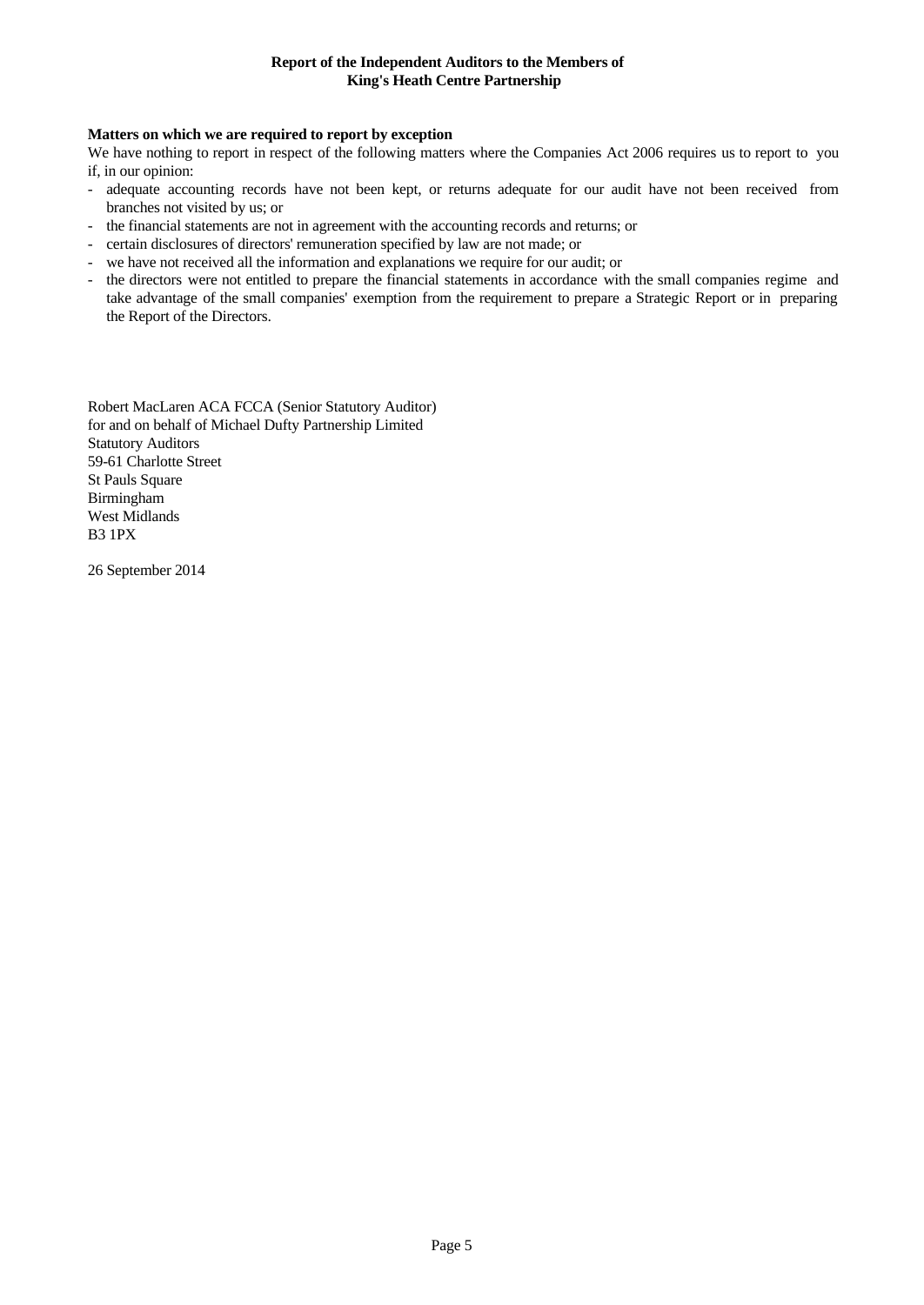# **Profit and Loss Account for the Year Ended 30 April 2014**

|                                                                | <b>Notes</b> | 2014<br>£ | 2013<br>£ |
|----------------------------------------------------------------|--------------|-----------|-----------|
| <b>TURNOVER</b>                                                |              | 133,128   | 144,011   |
| Administrative expenses                                        |              | 117,092   | 176,294   |
| <b>OPERATING PROFIT/(LOSS)</b>                                 | 2            | 16,036    | (32, 283) |
| Interest receivable and similar income                         |              |           | 22        |
|                                                                |              | 16,036    | (32,261)  |
| Interest payable and similar charges                           |              | 21        |           |
| PROFIT/(LOSS) ON ORDINARY<br><b>ACTIVITIES BEFORE TAXATION</b> |              | 16,015    | (32,261)  |
| Tax on profit/(loss) on ordinary activities                    | 3            |           |           |
| PROFIT/(LOSS) FOR THE FINANCIAL<br>YEAR                        |              | 16,015    | (32,261)  |

The notes form part of these financial statements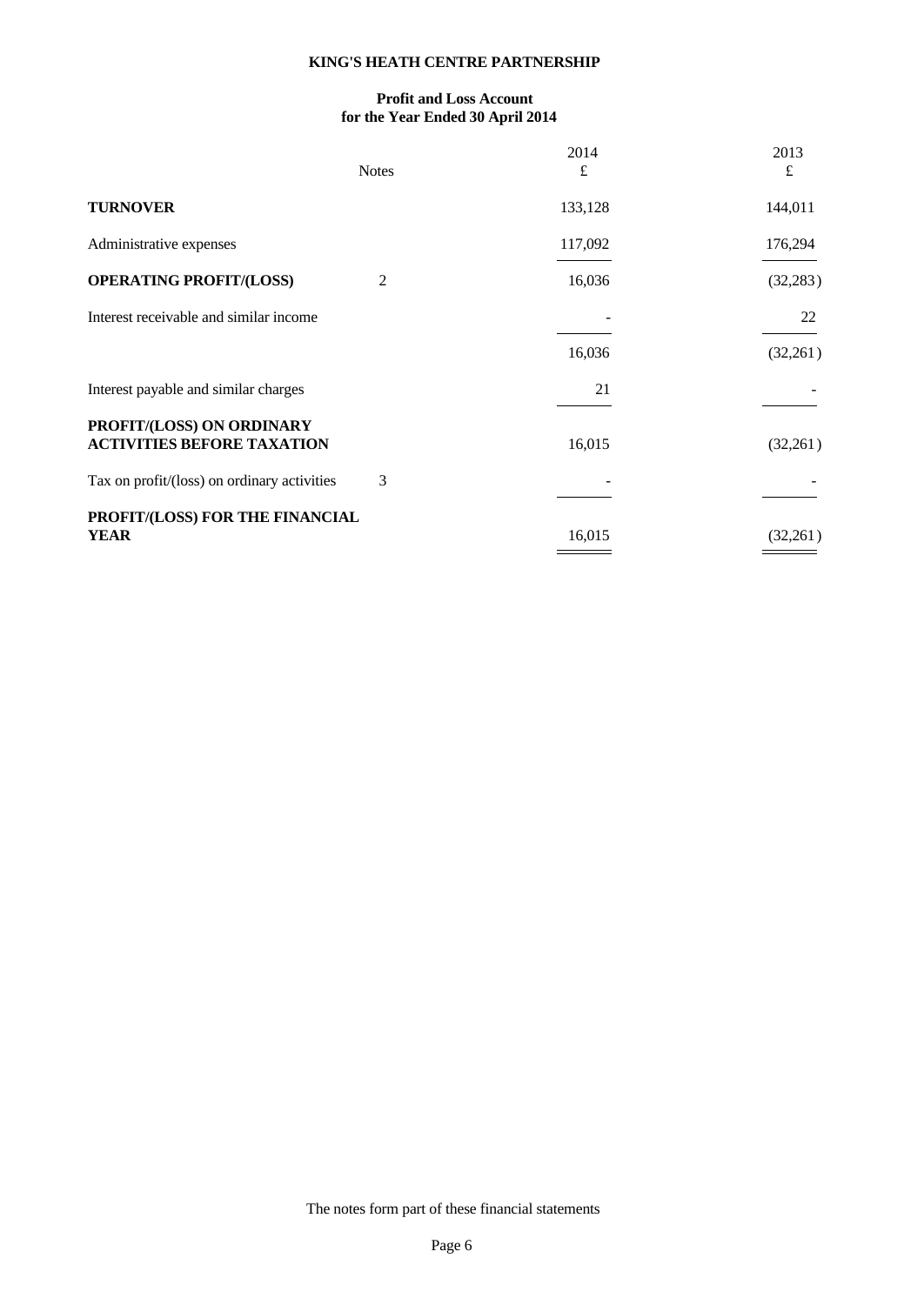# **KING'S HEATH CENTRE PARTNERSHIP (REGISTERED NUMBER: 05785221)**

# **Balance Sheet 30 April 2014**

|                                     |              | 2014   | 2013   |
|-------------------------------------|--------------|--------|--------|
|                                     | <b>Notes</b> | £      | £      |
| <b>CURRENT ASSETS</b>               |              |        |        |
| Debtors                             | 4            | 4,960  | 19,779 |
| Cash at bank and in hand            |              | 40,688 | 14,083 |
|                                     |              | 45,648 | 33,862 |
| <b>CREDITORS</b>                    |              |        |        |
| Amounts falling due within one year | 5            | 7,219  | 11,448 |
| NET CURRENT ASSETS                  |              | 38,429 | 22,414 |
| TOTAL ASSETS LESS CURRENT           |              |        |        |
| <b>LIABILITIES</b>                  |              | 38,429 | 22,414 |
|                                     |              |        |        |
| <b>RESERVES</b>                     |              |        |        |
| Profit and loss account             | 6            | 38,429 | 22,414 |
|                                     |              | 38,429 | 22,414 |
|                                     |              |        |        |

The financial statements have been prepared in accordance with the special provisions of Part 15 of the Companies Act 2006 relating to small companies and with the Financial Reporting Standard for Smaller Entities (effective April 2008).

The financial statements were approved by the Board of Directors on 26 September 2014 and were signed on its behalf by:

N A Summerfield - Director

The notes form part of these financial statements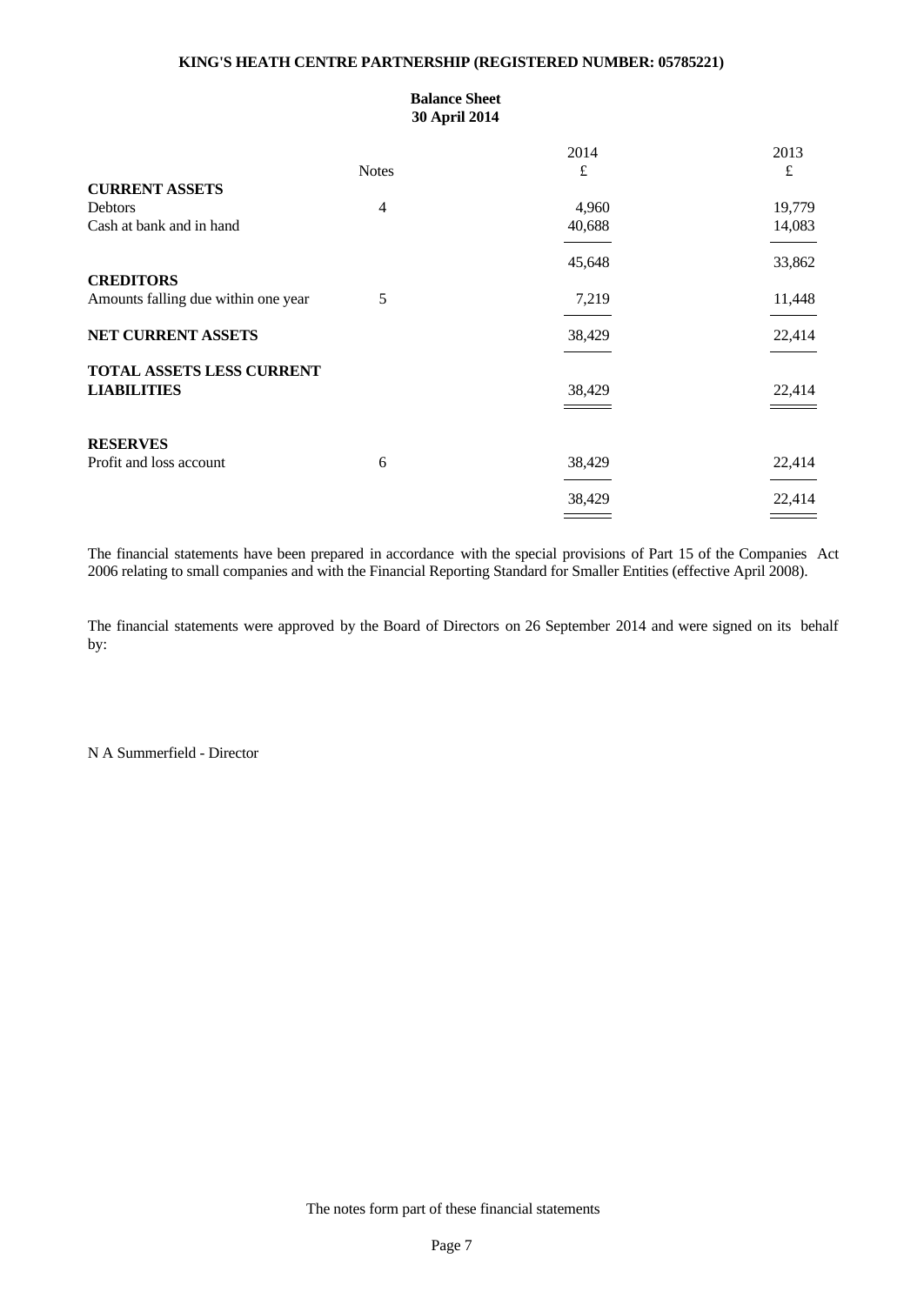# **Notes to the Financial Statements for the Year Ended 30 April 2014**

#### 1. **ACCOUNTING POLICIES**

# **Accounting convention**

The financial statements have been prepared under the historical cost convention and in accordance with the Financial Reporting Standard for Smaller Entities (effective April 2008).

#### **Income**

Income represents net invoiced value of business improvement district (BID) levy raised, excluding Value Added Tax.

# 2. **OPERATING PROFIT/(LOSS)**

The operating profit (2013 - operating loss) is stated after charging:

|                                                 | 2014<br>£                           | 2013<br>t                        |  |
|-------------------------------------------------|-------------------------------------|----------------------------------|--|
| Auditors' remuneration                          | 1,000<br>$\equiv$ $\equiv$ $\equiv$ | 1,000<br>$\qquad \qquad =\qquad$ |  |
|                                                 |                                     |                                  |  |
| Directors' remuneration and other benefits etc. | ۰                                   | $\overline{\phantom{a}}$         |  |

# 3. **TAXATION**

#### **Analysis of the tax charge**

No liability to UK corporation tax arose on ordinary activities for the year ended 30 April 2014 nor forthe year ended 30 April 2013.

HMRC have confirmed that, at present, the company is not expected to submit corporation tax returns and as such falls outside any charge to corporation tax.

# 4. **DEBTORS: AMOUNTS FALLING DUE WITHIN ONE YEAR**

|                                                       | 2014  | 2013   |
|-------------------------------------------------------|-------|--------|
|                                                       | £     | £      |
| Trade debtors                                         |       | 500    |
| <b>VAT</b>                                            | 1,054 | 16,279 |
| Prepayments and accrued income                        | 3,906 | 3,000  |
|                                                       | 4,960 | 19,779 |
|                                                       |       |        |
| <b>CREDITORS: AMOUNTS FALLING DUE WITHIN ONE YEAR</b> |       |        |
|                                                       | 2014  | 2013   |
|                                                       | £     | £      |
| Trade creditors                                       | 4,027 | 9,400  |
| Social security and other taxes                       | 2,177 | 1,048  |
| Accrued expenses                                      | 1,015 | 1,000  |

7,219 11,448

 $\overline{\phantom{0}}$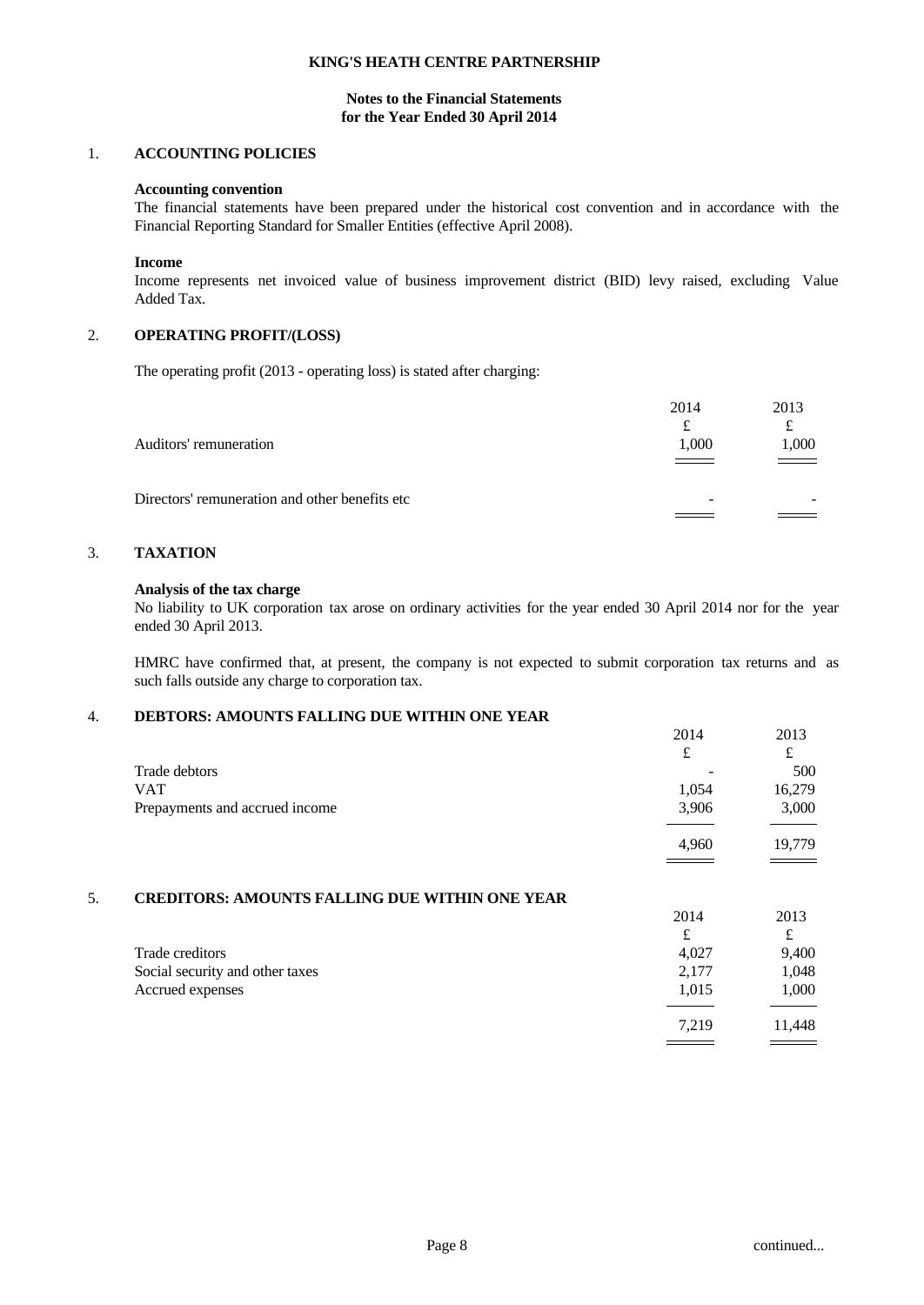# **Notes to the Financial Statements - continued for the Year Ended 30 April 2014**

# 6. **RESERVES**

|                     | Profit   |
|---------------------|----------|
|                     | and loss |
|                     | account  |
|                     | £        |
|                     |          |
| At 1 May 2013       | 22,414   |
| Profit for the year | 16,015   |
|                     |          |
| At 30 April 2014    | 38,429   |
|                     |          |

#### 7. **RELATED PARTY DISCLOSURES**

During the year the following related party transactions occurred with Birmingham City Council, a related party by virtue of Ms L S Trickett and E Hendricks being councillors of the council:

| 2014    | 2013    |
|---------|---------|
|         |         |
| 132,375 | 130.112 |
| 20.184  | 44.228  |
|         |         |

At the balance sheet date, an amount of £nil was owed to Birmingham City Council (2013: £75).

# 8. **APB ETHICAL STANDARD - PROVISIONS AVAILABLE FOR SMALL ENTITIES**

In common with many other businesses of our size and nature we use our auditors to prepare and submit returns to the tax authorities and assist with the preparation of the financial statements.

# 9. **COMPANY STATUS**

The company is a private company limited by guarantee and consequently does not have share capital. Each of the members are liable to contribute an amount not exceeding  $\pounds$ 1 towards the assets of the company should it be wound up whilst being a member or within one year of ceasing to be a member.